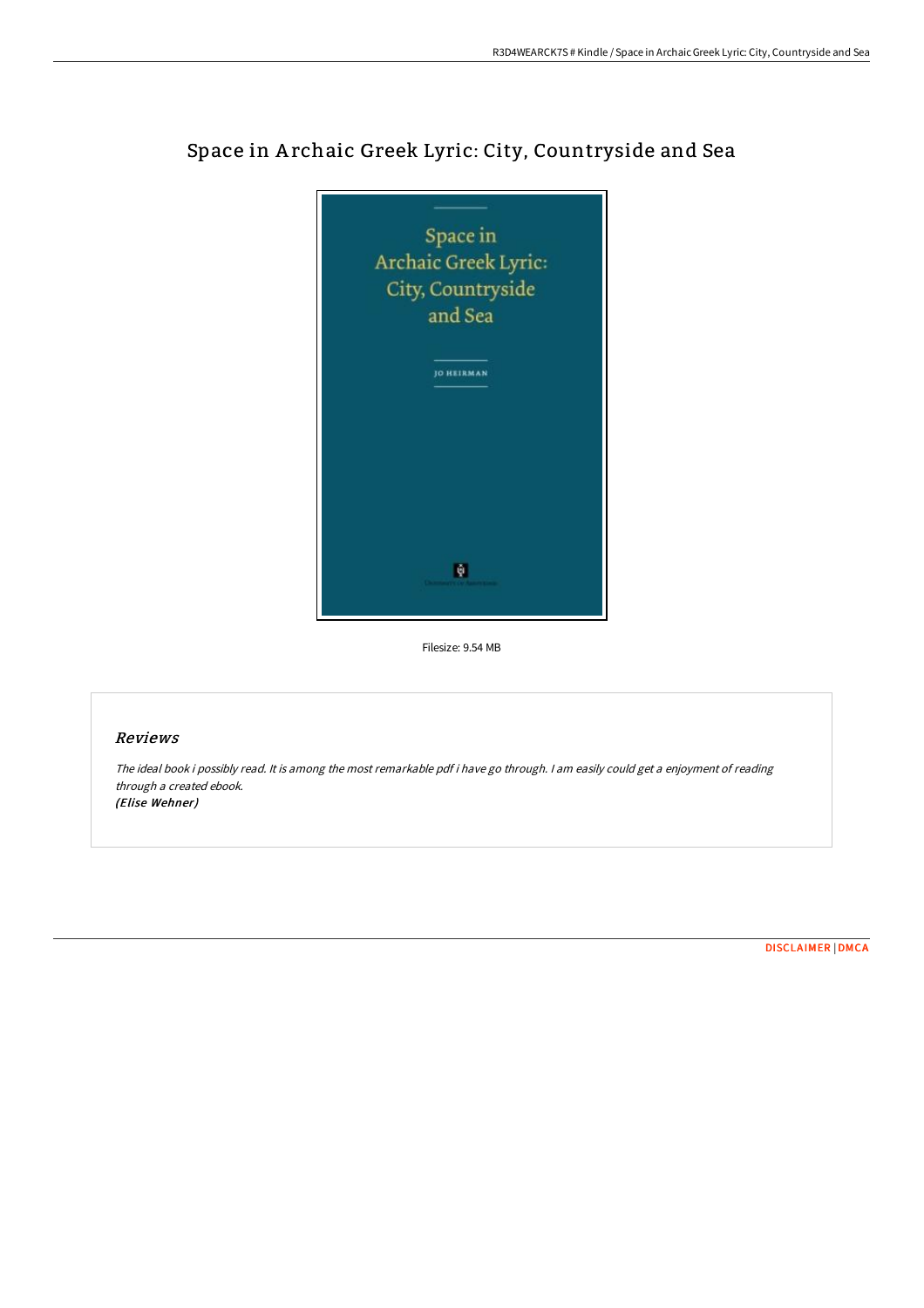# SPACE IN ARCHAIC GREEK LYRIC: CITY, COUNTRYSIDE AND SEA



Vossiuspers UvA. Paperback. Book Condition: new. BRAND NEW, Space in Archaic Greek Lyric: City, Countryside and Sea, Jo Heirman, From the end of the twentieth century onwards space has become a 'hot topic' in literary studies. This thesis contributes to the spatial turn by focusing on space in archaic Greek lyric (7th-5th c bc). A theoretical framework inspired by narratology, phenomenology and metaphor theory is applied to archaic lyric poems in which city, countryside and sea are of importance. Heirman argues that space is predominantly symbolic: the city is a political or an erotic metaphor, the countryside an erotic symbol, and the sea a symbol of danger. He also attempts to connect the symbolism of space with the context of the symposium, in which the lyric poems were performed: city metaphors are linked with sympotic plays of 'guessing', the erotic activities in the countryside reveal a projection of erotic fantasies of the symposiasts, and the danger at sea serves to reinforce the cohesion of the sympotic group.

B Read Space in Archaic Greek Lyric: City, [Countr](http://digilib.live/space-in-archaic-greek-lyric-city-countryside-an.html)yside and Sea Online <sup>n</sup> [Download](http://digilib.live/space-in-archaic-greek-lyric-city-countryside-an.html) PDF Space in Archaic Greek Lyric: City, Countryside and Sea